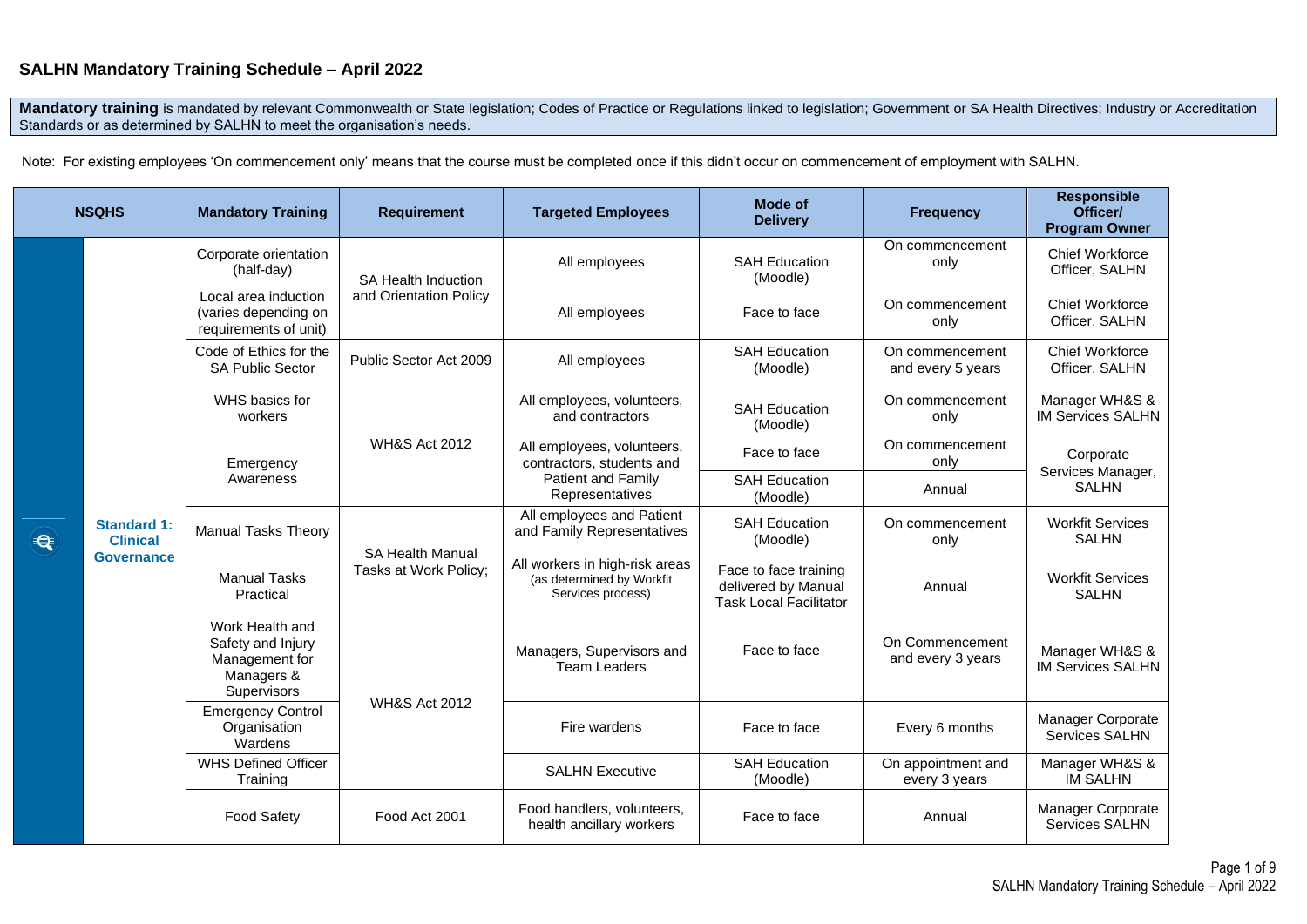| <b>Disability Awareness</b>                                                             | SA Health Disability<br><b>Awareness Policy</b>                                                                                      | All employees                                                                                                                  | <b>SAH Education</b><br>(Moodle)                                         | On commencement                                           | <b>Executive Director</b><br>Allied Health,<br>Intermediate Care<br>and Aboriginal<br><b>Health Services</b> |
|-----------------------------------------------------------------------------------------|--------------------------------------------------------------------------------------------------------------------------------------|--------------------------------------------------------------------------------------------------------------------------------|--------------------------------------------------------------------------|-----------------------------------------------------------|--------------------------------------------------------------------------------------------------------------|
| Protecting children is<br>everyone's business                                           | <b>SA Health Child Safe</b><br><b>Environments (Child</b><br>Protection) Directive                                                   | All employees, volunteers<br>and<br><b>Patient and Family</b><br>Representatives                                               | <b>SAH Education</b><br>(Moodle)                                         | On commencement<br>only                                   | Clinical Director.<br>Women and<br>Children Division,<br><b>SALHN</b>                                        |
| Child Safe<br>Environments<br>(three modules)                                           | and<br><b>SA Health Child</b><br><b>Protection Mandatory</b><br><b>Reporting Policy</b><br><b>Directive</b>                          | All employees working in<br>Women's & Children's and<br>ED, and Allied Health<br>workers with regular contact<br>with children | Face to face (initial)<br><b>SAH Education</b><br>(Moodle) every 3 years | Every 3 years                                             | Clinical Director,<br>Women and<br>Children Division,<br><b>SALHN</b>                                        |
| Reporting deaths to<br>the State Coroner                                                | <b>SA Health Directive</b><br>Coronial Process and<br>the Coroners Act 2003                                                          | All medical staff                                                                                                              | <b>SAH Education</b><br>(Moodle)                                         | On commencement<br>only and all existing<br>medical staff | <b>Executive Director</b><br><b>Medical Services.</b><br><b>SALHN</b>                                        |
| Ombudsman course:<br><b>Sharing Guidelines</b><br>for Promoting Safety<br>and Wellbeing | <b>SA Health Information</b><br><b>Sharing Guidelines for</b><br>Promoting Safety and<br><b>Wellbeing Policy</b><br><b>Directive</b> | Senior Managers<br>(as defined)                                                                                                | <b>SAH Education</b><br>(Moodle)                                         | On commencement<br>and every 3 years                      | <b>Executive Director</b><br>Finance and<br><b>Corporate Services</b>                                        |
| Understanding men's<br>violence against<br>women (1 module)                             |                                                                                                                                      | All employees                                                                                                                  | <b>SAH Education</b><br>(Moodle)                                         | On commencement                                           | <b>Chief Workforce</b><br>Officer                                                                            |
| Preventing and<br>responding to men's<br>violence against<br>women (2 modules)          | White Ribbon<br>Accreditation                                                                                                        | All managers                                                                                                                   | <b>SAH Education</b><br>(Moodle)                                         | On commencement<br>and every 3 years                      | <b>Chief Workforce</b><br>Officer                                                                            |
| Patient incident<br>management and<br>open disclosure                                   | <b>SA Health Patient</b><br>incident management<br>and open disclosure<br>Policy                                                     | All employees                                                                                                                  | <b>SAH Education</b><br>(Moodle)                                         | On commencement<br>only                                   | <b>Executive Director</b><br><b>Medical Services.</b><br><b>SALHN</b>                                        |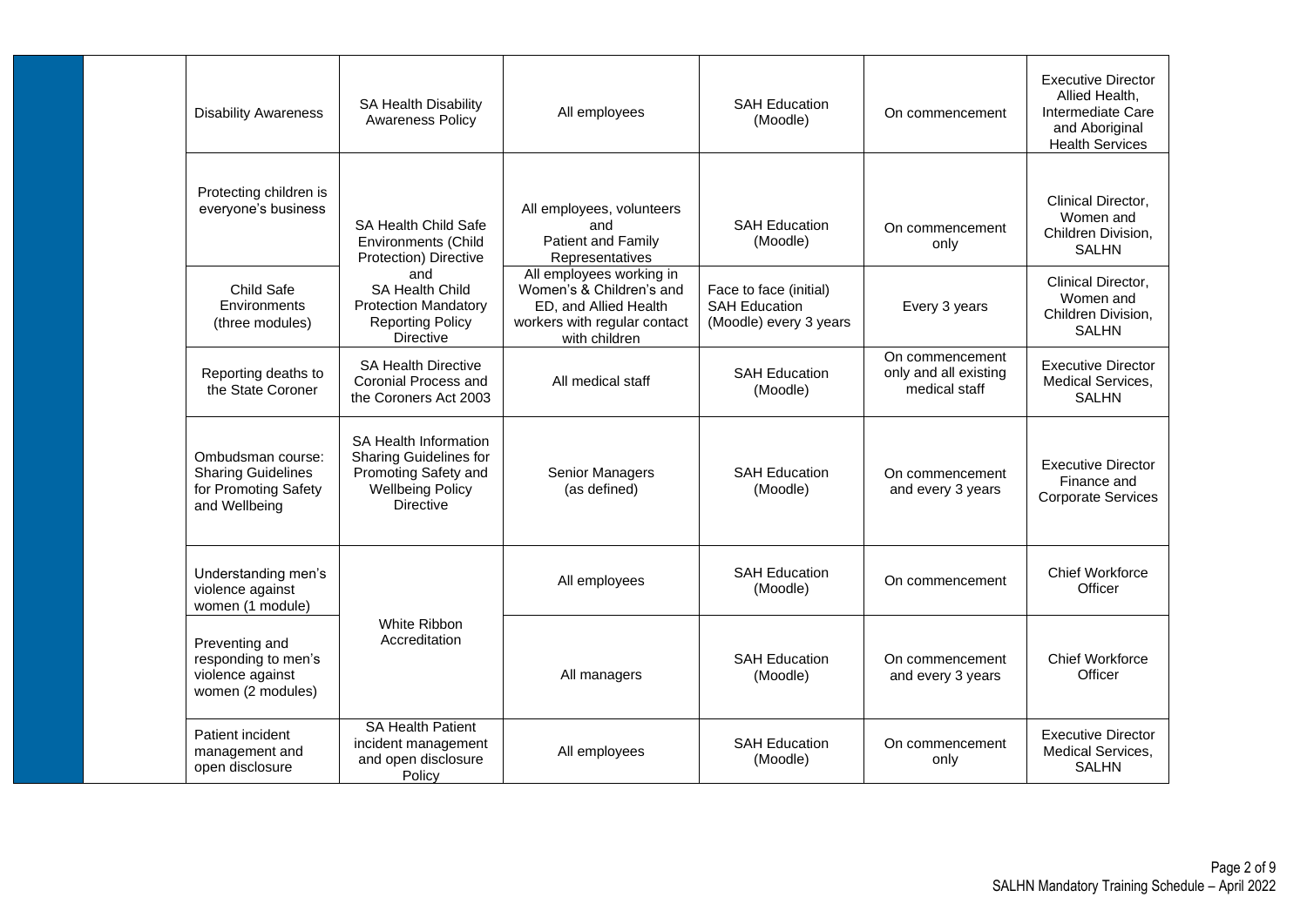# **SALHN Mandatory Training Schedule (Cont.)**

|              | <b>NSQHS</b>                                                                                                                       | <b>Mandatory Training</b>                                                        | <b>Requirement</b>                                                                                                 | <b>Targeted Employees</b>                                                                                                                                       | <b>Mode of</b><br><b>Delivery</b>         | <b>Frequency</b>                         | <b>Responsible</b><br>Officer/<br><b>Program Owner</b>                                                       |
|--------------|------------------------------------------------------------------------------------------------------------------------------------|----------------------------------------------------------------------------------|--------------------------------------------------------------------------------------------------------------------|-----------------------------------------------------------------------------------------------------------------------------------------------------------------|-------------------------------------------|------------------------------------------|--------------------------------------------------------------------------------------------------------------|
|              | <b>Standard 2:</b>                                                                                                                 | <b>Aboriginal Cultural</b><br>Awareness                                          | SA Health Aboriginal<br><b>Cultural Learning</b><br>Framework                                                      | All employees, volunteers,<br>students and Patient and<br><b>Family Representatives</b>                                                                         | <b>SAH Education</b><br>(Moodle)          | On commencement<br>and every 5 years     | <b>Executive Director</b><br>Allied Health.<br>Intermediate Care<br>and Aboriginal<br><b>Health Services</b> |
| $\mathbf{H}$ | <b>Partnering</b><br>with<br><b>Consumers</b>                                                                                      | Partnering with                                                                  | SA Health A<br><b>Framework for Active</b>                                                                         | All Medical, Nursing &<br>Midwifery, and Allied Health                                                                                                          | At orientation                            | On commencement<br>only                  | Manager                                                                                                      |
|              |                                                                                                                                    | Partnership with<br>consumers and<br>Consumers and<br>community<br>the Community | workers, Client Support<br>Services workers,<br><b>Executives and Patient and</b><br><b>Family Representatives</b> | <b>SAH Education</b><br>(Moodle)                                                                                                                                | On commencement<br>and every 3 years      | Consumer<br>Engagement<br><b>SALHN</b>   |                                                                                                              |
| $\odot$      | <b>Standard 3:</b><br><b>Preventing</b><br>and<br><b>Controlling</b><br><b>Healthcare</b><br><b>Associated</b><br><b>Infection</b> | SA Health Hand<br><b>Hygiene Policy</b><br>Hand Hygiene<br><b>Directive</b>      |                                                                                                                    | All employees, volunteers,<br>contractors and Patient and                                                                                                       | Face to face                              | On commencement<br>only                  | <b>Executive Director</b><br>Medical Services,                                                               |
|              |                                                                                                                                    |                                                                                  | <b>Family Representatives</b>                                                                                      | <b>SAH Education</b><br>(Moodle)                                                                                                                                | Annual                                    | <b>SALHN</b>                             |                                                                                                              |
|              |                                                                                                                                    | PPE Theory                                                                       | COVID-19 Incident<br>Management Team                                                                               | All medical, nursing &<br>midwifery, and allied health<br>staff<br><b>Client Support Services staff</b><br>in clinical areas                                    | <b>SAH Education</b><br>(Moodle)          | On commencement<br>and every three years | <b>Executive Director</b><br>Nursing and                                                                     |
|              |                                                                                                                                    | <b>PPE Practical</b>                                                             |                                                                                                                    |                                                                                                                                                                 | Face to Face training<br>or demonstration | On commencement<br>and every 6 months    | Midwifery<br>Services                                                                                        |
|              |                                                                                                                                    | Aseptic Technique<br>Practical                                                   | <b>SA Health Aseptic</b><br><b>Technique Clinical</b>                                                              | All Medical, Nursing &<br>Midwifery workers.<br>All Allied Health workers in<br>clinical roles which involve<br>performing procedures with<br>invasive devices. | Face to face                              | On commencement                          | <b>Executive Director</b>                                                                                    |
|              |                                                                                                                                    | Aseptic Technique<br>Theory                                                      | <b>Directive</b>                                                                                                   |                                                                                                                                                                 | <b>SAH Education</b><br>(Moodle)          | and every 3 years                        | Medical Services,<br><b>SALHN</b>                                                                            |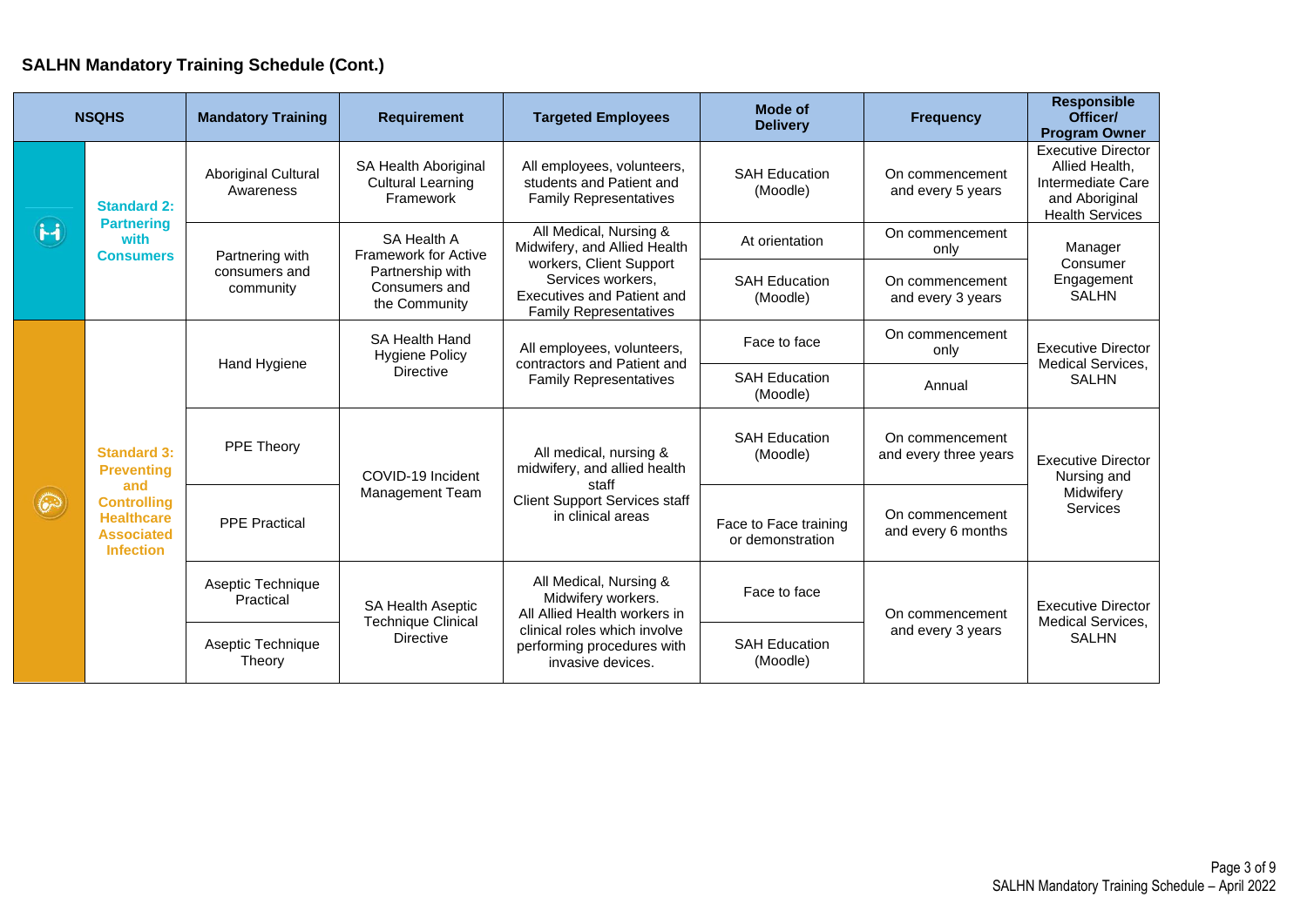|                                                          | Medication<br>Administration                                                   | <b>NSQHS Standard 4</b>                                                                                                                        | All nurses and midwives in<br>clinical roles involved in<br>medication administration                                                                                                                                                                | <b>SAH Education</b><br>(Moodle)                         | Annual                                                                                                         | <b>Executive Director</b><br>Nursing and<br>Midwifery                                   |
|----------------------------------------------------------|--------------------------------------------------------------------------------|------------------------------------------------------------------------------------------------------------------------------------------------|------------------------------------------------------------------------------------------------------------------------------------------------------------------------------------------------------------------------------------------------------|----------------------------------------------------------|----------------------------------------------------------------------------------------------------------------|-----------------------------------------------------------------------------------------|
| <b>Standard 4:</b><br><b>Medication</b><br><b>Safety</b> | Get it right: taking<br>the best possible<br>medication history                | <b>NSQHS Standard 4</b>                                                                                                                        | All nursing and allied health<br>staff in clinical roles within<br><b>Community Mental Health</b>                                                                                                                                                    | <b>SAH Education</b><br>(Moodle)                         | Annual                                                                                                         | <b>Executive Director</b><br>Nursing and<br>Midwifery                                   |
|                                                          | Safe handling of<br>cytotoxic drugs and<br>related waste (low<br>risk workers) | <b>Handling of Hazardous</b><br>Drugs and Related<br><b>Wastes in South</b><br><b>Australian Health</b><br>Services Policy<br><b>Directive</b> | All Medical, Nursing &<br>Midwifery, and Client<br><b>Support Services workers</b><br>involved in handling<br>cytotoxic drugs and related<br>waste                                                                                                   | <b>SAH Education</b><br>(Moodle)                         | Every 2 years                                                                                                  | Clinical Director of<br>WHS Clinical,<br>WorkFit and<br><b>Infection Control</b>        |
|                                                          | Anti-Neoplastic<br>Drugs<br>Administration                                     |                                                                                                                                                | All staff who administer<br>cytotoxic medication who<br>have previously completed<br>ADAC modules 1-6<br>Administering oral<br>antineoplastic drugs, or<br>ADAC modules 1-7<br>Administering intravenous<br>neoplastic drugs                         | <b>SAH Education</b><br>(Moodle)                         | Every 2 years                                                                                                  | <b>Clinical Director of</b><br>WHS Clinical,<br>WorkFit and<br><b>Infection Control</b> |
| <b>Standard 5</b><br><b>Comprehensive</b><br><b>Care</b> | Introduction to<br>preventing and<br>responding to<br>challenging<br>behaviour | Preventing and<br>Responding to<br><b>Challenging Behaviour</b><br><b>Policy Directive</b>                                                     | All employees a in Mental<br>Health Services, ED,<br>Specialised Advanced<br>Dementia Unit and Patient<br>and Family Representatives                                                                                                                 | SA Health Digital<br>Media via SAH<br>Education (Moodle) | On commencement<br>only<br>Except annually for<br>employees in Mental<br><b>Health Services</b>                | <b>Executive Director</b><br>Nursing and<br>Midwifery<br><b>SALHN</b>                   |
|                                                          | Safety Intervention<br>Foundation<br><b>Training (Theory</b><br>only)          |                                                                                                                                                | All administrative staff<br>employed within frontline<br>clinical areas of Mental<br><b>Health Services</b>                                                                                                                                          | SA Health Digital<br>Media via SAH<br>Education (Moodle) | On commencement<br>and then 2 yearly                                                                           | <b>Executive Director</b><br>Nursing and<br>Midwifery<br><b>SALHN</b>                   |
|                                                          | Safety Intervention<br>Foundation<br>Training                                  |                                                                                                                                                | Medical, Nursing and Allied<br>Health workers in Mental<br>Health Services and,<br>Specialised Advanced<br>Dementia Unit.<br>All PSA staff within RNBU.                                                                                              | Face to face                                             | On commencement<br>and then 2 yearly<br>Safety Intervention<br>Foundation Refresher<br>training                | <b>Executive Director</b><br>Nursing and<br>Midwifery<br><b>SALHN</b>                   |
|                                                          | Safety Intervention<br><b>Advanced Training</b>                                |                                                                                                                                                | All nursing staff working<br>within high-risk areas in<br><b>Mental Health Services</b><br>including Mental Health ED<br>at FMC and Noarlunga,<br>Margaret Tobin Centre<br>(5H/5K/5J), Morier<br>Ward/Morier HDU, RNBU,<br>Short Stay Unit, Southern | Face to Face                                             | On commencement<br>following completion of<br>Safety Intervention<br>Foundation Training,<br>and then 2 yearly | <b>Executive Director</b><br>Nursing and<br>Midwifery<br><b>SALHN</b>                   |

F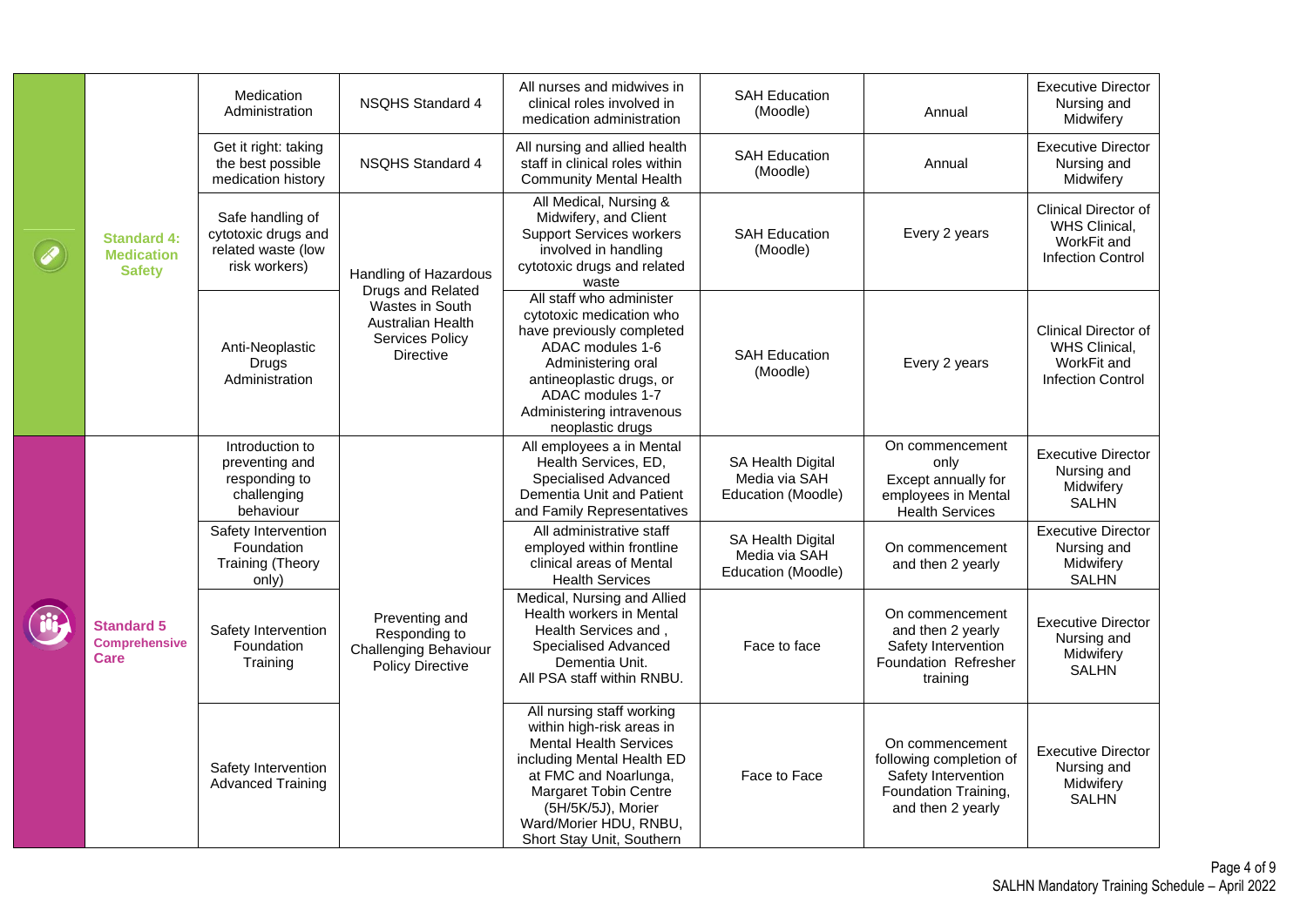|           |                                                          |                                                                     |                                                                                                                           | Intermediate Care Centre,<br>Ward 18V General/HDU.<br>Clinicians within the Code<br><b>Black Team</b> |                                                                   |                 |                                                                       |
|-----------|----------------------------------------------------------|---------------------------------------------------------------------|---------------------------------------------------------------------------------------------------------------------------|-------------------------------------------------------------------------------------------------------|-------------------------------------------------------------------|-----------------|-----------------------------------------------------------------------|
| 15        | <b>Standard 6:</b><br><b>Communicating</b><br>for Safety | <b>Clinical Handover</b>                                            | NSQHS Standard 6<br><b>SA Health Clinical</b><br>Communication and<br>Patient Identification<br><b>Clinical Directive</b> | All medical, nursing &<br>midwifery, and allied health<br>staff                                       | <b>SAH Education</b><br>(Moodle)                                  | On commencement | <b>Executive Director</b><br><b>Medical Services.</b><br><b>SALHN</b> |
| $\bullet$ | <b>Standard 7:</b><br><b>Blood</b><br><b>Management</b>  | BloodSafe e-<br>Learning<br><b>Clinical Transfusion</b><br>Practice | SA Health Blood<br>Supply Stewardship<br><b>Policy Directive</b>                                                          | All Medical, Nursing &<br>Midwifery workers<br>involved in transfusion<br>processes.                  | E Learning Module<br>(via link in SAH<br><b>Education Moodle)</b> | Every 2 years   | SALHN<br><b>BloodSafe Nurse</b><br>Consultant                         |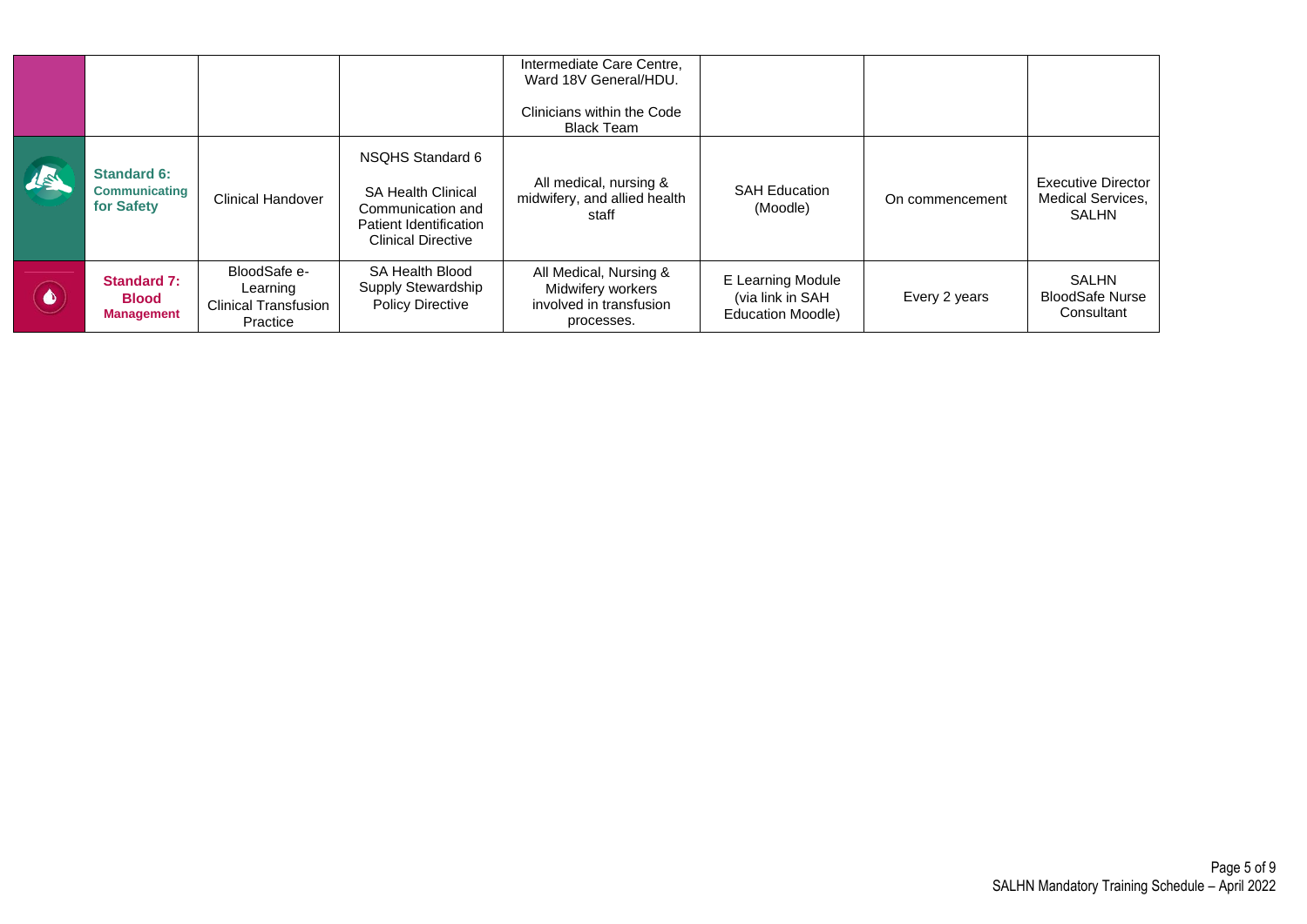#### **Responsible NSQHS Mandatory Training Requirement Targeted Employees Mode of Requirement Targeted Employees Requirement Frequency Officer/ Program Owner All Clinical staff** • Medical • Nursing Basic Life Support Executive **Midwiferv** Face to face skills Practical Director Medical ce to race skills<br>assessment [155] Annual • Allied Health Services, SALHN Assessment workers • Aboriginal Health **Workers** Medical Emergency Team (MET) and Local MET teams medical and nursing staff (excludes interns and temp junior staff in training) working in: • ICCU • PACU ARC Advanced Life Executive Face to face • ED (RN allocated Support 1 (or Every 4 years Director Medical Course manual **Standard 8:**  equivalent)\* 'airway' or above roles) Services, SALHN **Recognising**  SA Health Recognising • Anaesthetics **and**  and Responding to • CCU/6DC (Senior and  $\sqrt{2}$ **Responding**  Clinical Deterioration Progressive Care **to Acute**  Policy Directive, and nurses) **Deterioration** SALHN requirement • 6B-CTSU senior nursing staff • Endoscopy RNs FMC MET Team Leaders • All medical staff who ARC Advanced Life may be required to lead Executive Face to face Support 2 (or a medical emergency Course manual Every 4 years Director Medical equivalent)\* response team (MET or Services, SALHN Local emergency response team) All Medical, Nursing & Midwifery workers in ICCU, Paediatric Executive Paediatrics, PACU, Face to face and Resuscitation (Resus Director Medical e-learning **Every 2 years** Anaesthetics and ED 4 Kids or equivalent)\* Services, SALHN (excludes interns and temp junior staff in training) Advanced Paediatric Executive Paediatric Registrars and Life Support (or Face to face **Every 5 years** Director Medical **Consultants** equivalent)\* Services, SALHN

### **SALHN Mandatory Training Schedule (Cont.)**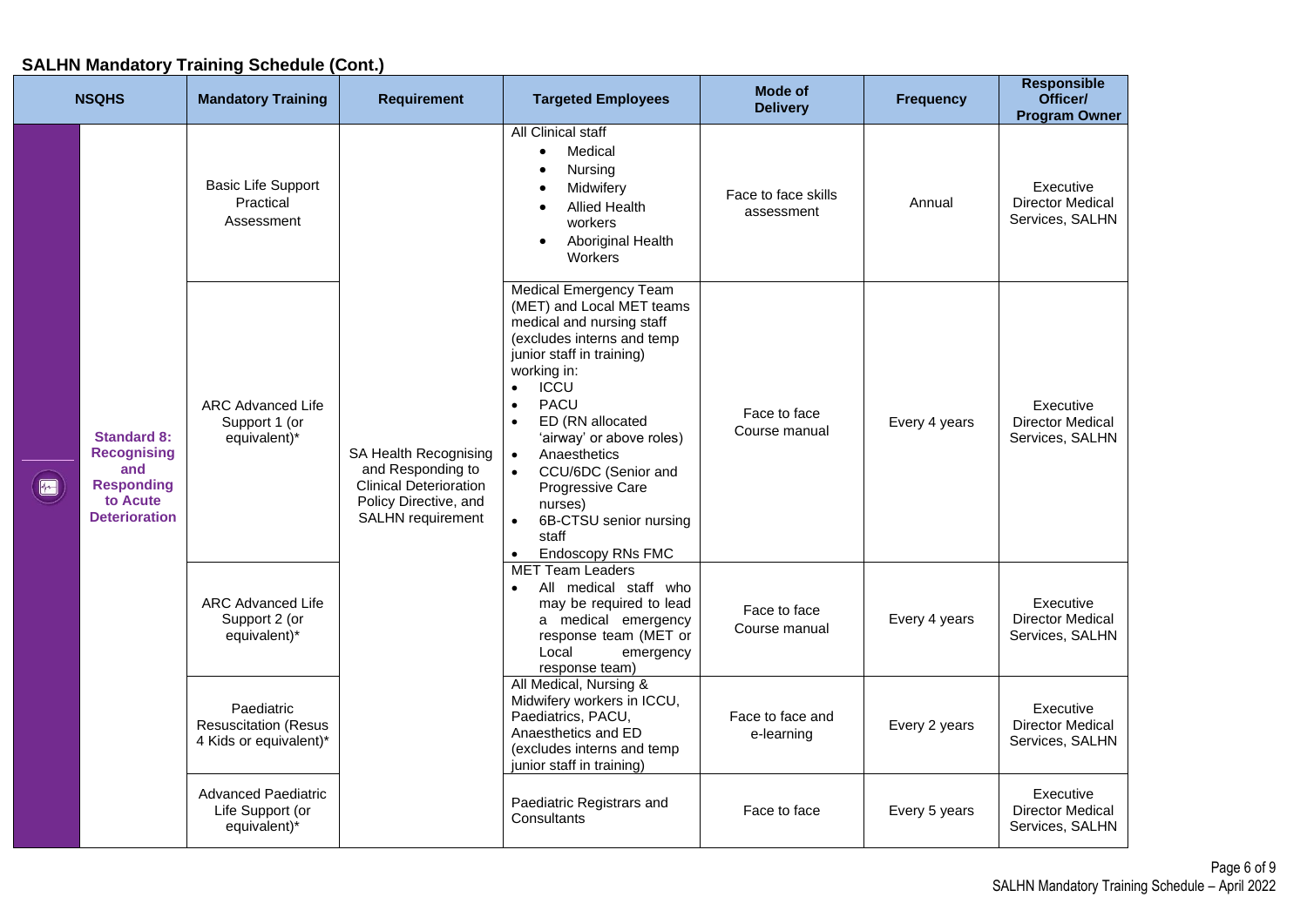| <b>SA Health Perinatal</b><br><b>Emergency Education</b><br>Newborn Life Support<br><b>Strategy Policy</b><br>Directive 2018 | All Medical, Nursing &<br>Midwifery staff<br>in AWHS, 4SMG, SMGP,<br>Face to face and<br>4C, BAS, NNU, WAS**<br>e-learning<br>(excludes interns and temp)<br>iunior staff in training) | Every 2 years | Executive<br><b>Director Medical</b><br>Services, SALHN |
|------------------------------------------------------------------------------------------------------------------------------|----------------------------------------------------------------------------------------------------------------------------------------------------------------------------------------|---------------|---------------------------------------------------------|
|------------------------------------------------------------------------------------------------------------------------------|----------------------------------------------------------------------------------------------------------------------------------------------------------------------------------------|---------------|---------------------------------------------------------|

\*Equivalent courses need approval from SALHN Resuscitation Subcommittee/SALHN Deteriorating Patient (Standard 8) Committee

\*\*AWHS: Ambulatory Women's Health Service (incorporates Maternity Outreach Service and Women's Health clinics at FMC and NH. SMGP: Southern Midwifery Group Practice. WAS: Women's Assessment Service.

Additional accreditation requirements will be as per individual unit and respective College requirement.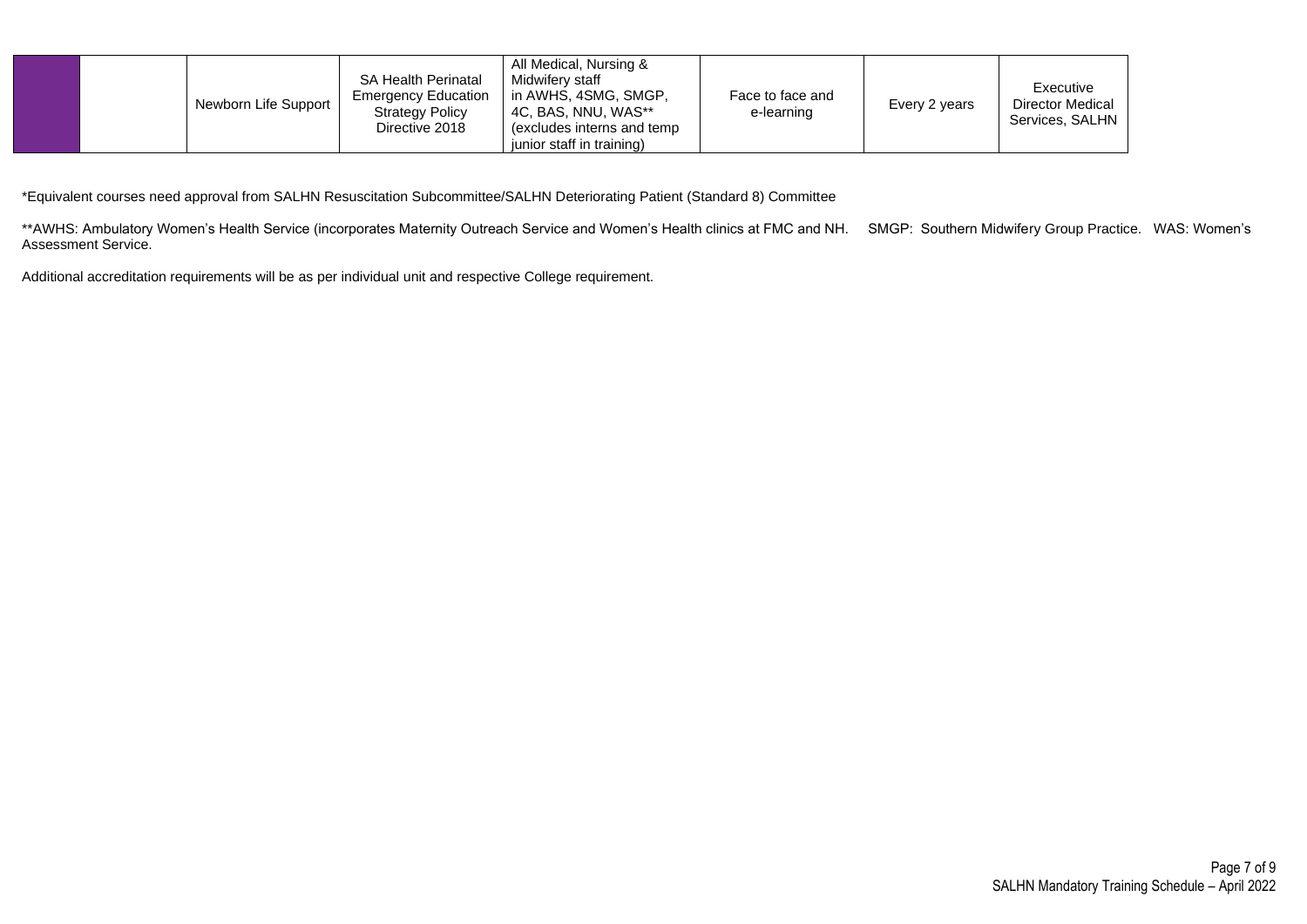# **SALHN Mandatory Training Schedule (Cont.)**

The following courses are not mandatory but are highly recommended. *(Recommended courses will be listed in each category 'tile' on SAH Education)*

| <b>Course</b>                                                                                        | <b>Targeted employees</b>                                                                                                                                             | Mode of delivery                                                | <b>Frequency</b>                                                                                                               | <b>Responsible Officer</b>                                      |
|------------------------------------------------------------------------------------------------------|-----------------------------------------------------------------------------------------------------------------------------------------------------------------------|-----------------------------------------------------------------|--------------------------------------------------------------------------------------------------------------------------------|-----------------------------------------------------------------|
| <b>Respectful Behaviours</b>                                                                         | All employees                                                                                                                                                         | <b>SAH Education (Moodle)</b>                                   | On commencement                                                                                                                | Chief Workforce Officer, SALHN                                  |
| Introduction to<br>preventing and<br>responding to<br>challenging behaviour                          | All employees (apart from those nominated in<br>the 'Mandatory' section)<br>All volunteers in Mental Health Services                                                  | SA Health Digital Media via SAH<br>Education (Moodle)           | On commencement                                                                                                                | <b>Executive Director Nursing and Midwifery</b><br><b>SALHN</b> |
| Managing actual and<br>potential aggression<br>(Foundation course)                                   | Medical, Nursing and Allied Health workers in<br>the Emergency Department                                                                                             | Face to face                                                    | On commencement<br>and then 2 yearly<br>Foundation course<br>refresher training                                                | <b>Executive Director Nursing and Midwifery</b><br><b>SALHN</b> |
| Introduction<br>to Information<br><b>Sharing Guidelines for</b><br>Promoting Safety and<br>Wellbeing | All employees                                                                                                                                                         | <b>SAH Education (Moodle)</b>                                   | On commencement                                                                                                                | <b>Executive Director Finance and Corporate</b><br>Services     |
| <b>Manual Tasks Theory</b>                                                                           | All employees.                                                                                                                                                        | <b>SAH Education (Moodle)</b>                                   | It is recommended<br>that this is<br>undertaken<br>annually, following<br>the initial session<br>undertaken on<br>commencement | <b>Workfit Services</b><br><b>SALHN</b>                         |
| <b>Minimising Restrictive</b><br>Practices                                                           | All clinical staff (medical, nursing, allied health)<br>in Mental Health Services.<br>Clinical staff in ED, AMU, Specialised Advanced<br>Dementia Unit, and GEM wards | Link to WCHN Digital Media via<br><b>SAH Education (Moodle)</b> | On commencement<br>and every 2 years                                                                                           | <b>Co-Director Mental Health Services</b>                       |
| Introduction to<br>Cardiometabolic<br>Syndrome                                                       | All clinical nursing staff in Mental Health<br><b>Services</b>                                                                                                        | <b>SAH Education (Moodle)</b>                                   | On commencement                                                                                                                | <b>Co-Director Mental Health Services</b>                       |
| High Risk Medicines -<br>Clozapine                                                                   | All clinical nursing and medical staff in Mental<br><b>Health Services</b>                                                                                            | Link to WCHN Digital Media via<br>SAH Education (Moodle)        | On commencement<br>and every 3 years                                                                                           | <b>Co-Director Mental Health Services</b>                       |